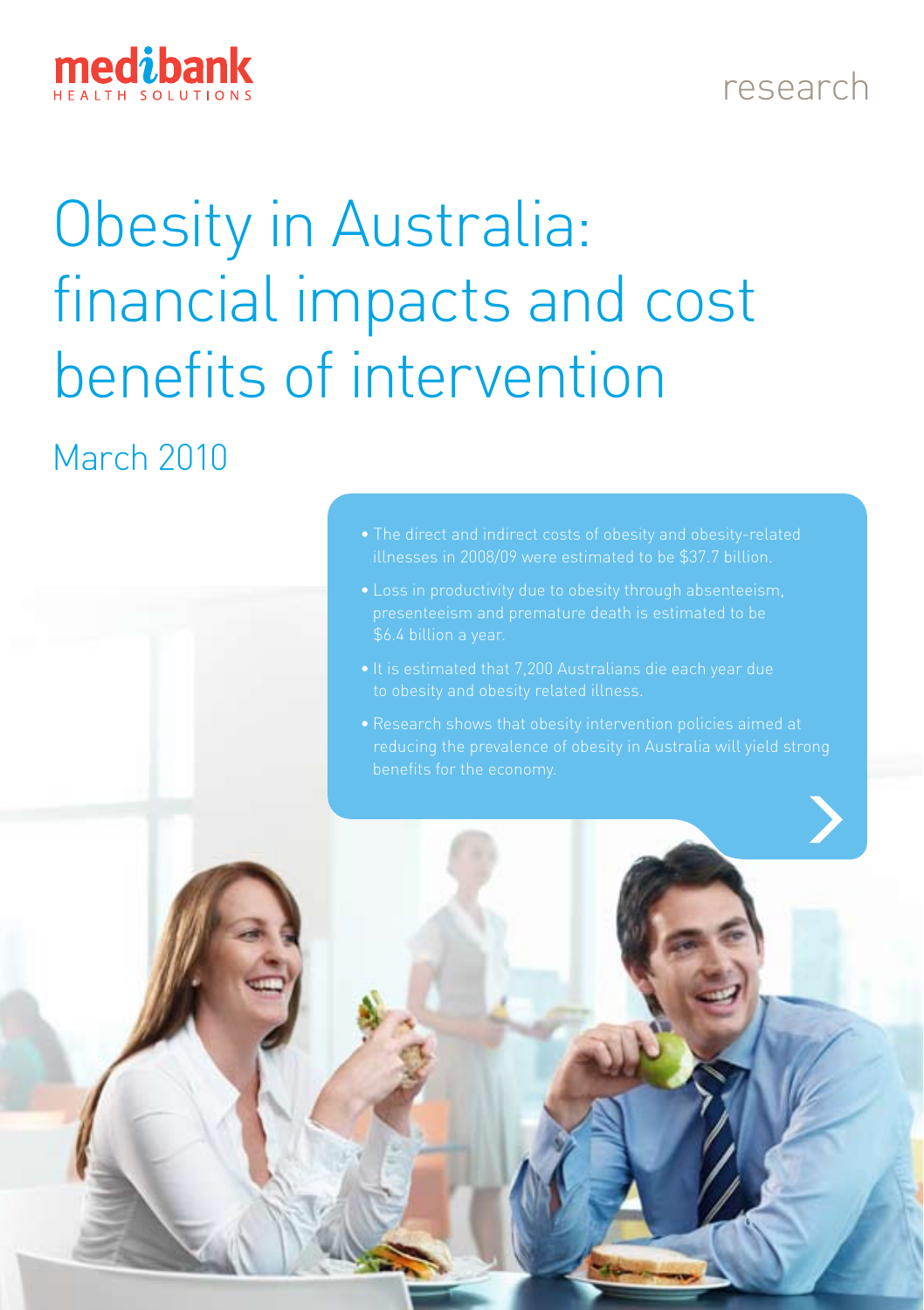#### **Contents**

- 3 What is obesity?
- 
- 4 About the study and key findings
- 7 What are the benefits of obesity interventions?
- 
- 10 Bibliography
- 11 Other Medibank research

# What is obesity?

Obesity is a condition where excess body weight accumulates to the extent it may have an adverse effect on health, leading to a reduced life expectancy. This occurs when an individual's energy intake exceeds their energy expenditure - the larger the imbalance the more rapid the weight gain. Obesity is a health risk and can lead to a range of medical conditions and complications.

The prevalence of obesity is rising dramatically and so too are the significant health, economic and social costs associated with obesity. 24.8 percent of people aged 18 years and over were obese in 2007/08. This is an increase of 8.4 percent on the 2004/05 figures.

There are several health effects associated with obesity. An obese person has a higher risk of mortality from cardiovascular disease, type 2 diabetes, osteoarthritis, and some specific forms of cancer. As a person's weight increases, their risk of developing more than one of these medical conditions also increases.

# What causes obesity?

The regulation of body weight and the causes of obesity are complex and multifactorial and beyond the scope of this booklet. Briefly, the human body has physiological mechanisms which balance the drive to eat (hunger) with the drive not to eat (anorexia). Excess body weight

The medical conditions that stem from obesity are costly to treat, and each of these conditions, as well as obesity itself, are National Health Priority Areas (NHPAs).

There are a range of intervention programs that aim to address obesity. Broadly, these include lifestyle interventions such as diet, exercise, and specific programs like those offered by Medibank – *better*health Coaching, *better*health Online and Beat Diabetes. In addition, pharmacological interventions and bariatric surgery have also been shown to be effective.

accumulates when a person's energy intake from food consumption is in excess of the energy used in physical activity.

Healthy eating and regular physical activity are therefore pivotal in preventing and managing obesity.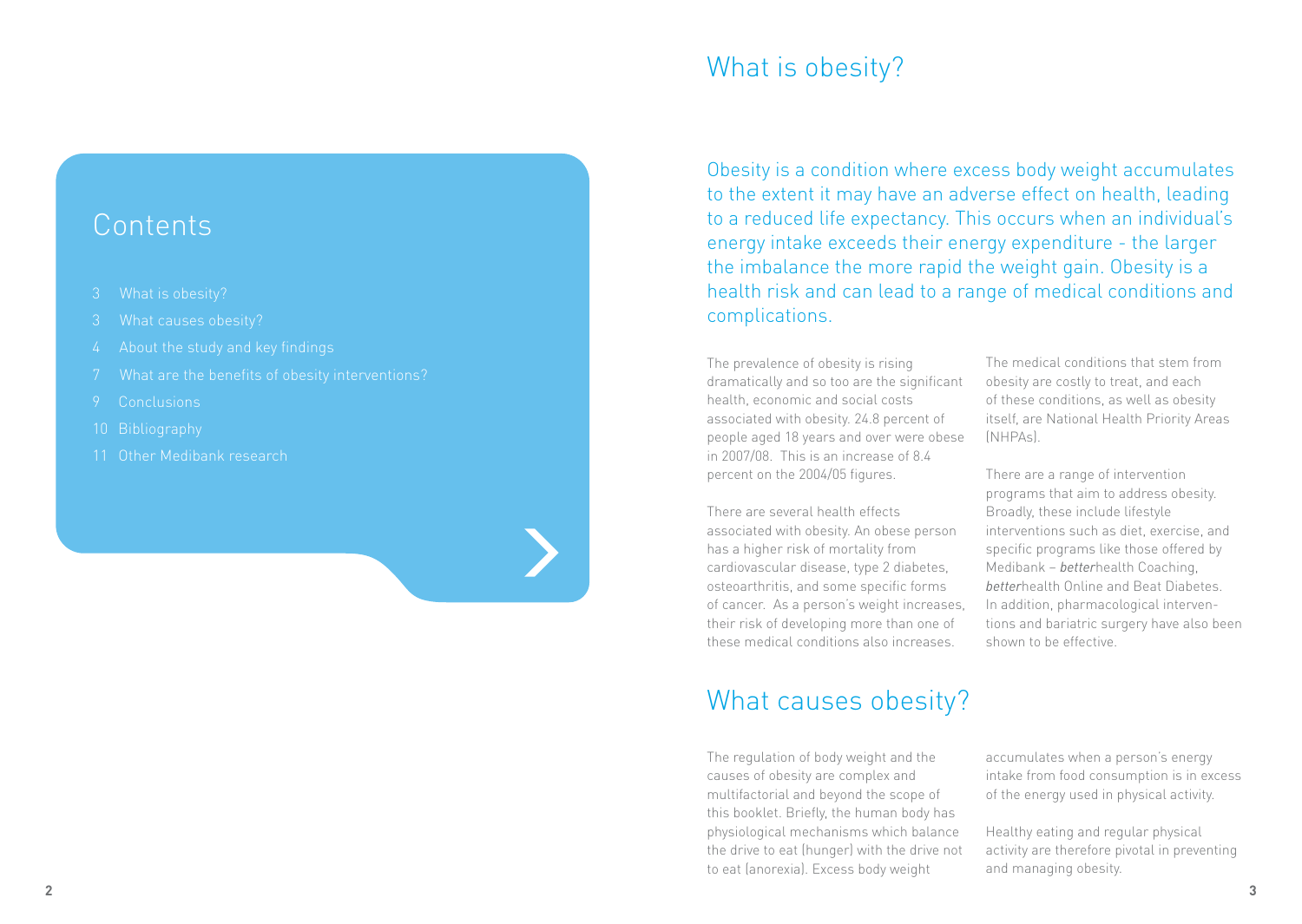#### About the study and key findings

With the worldwide epidemic of obesity becoming a growing concern, Medibank commissioned KPMG Econtech to estimate the economy-wide impacts associated with obesity in Australia and, perhaps more importantly, the likely financial benefits of obesity intervention programs.

Utilising KPMG Econtech's MM2 model, this study captures both the direct and indirect costs associated with obesity and obesity-related illnesses, as well as the benefits of obesity intervention programs.

Direct costs are associated with four main medical conditions – cardiovascular disease, type 2 diabetes, osteoarthritis, and some specific forms of cancer. In 2008/09, the direct health costs associated with obesity-related medical conditions were determined to be \$1.3 billion.

Indirect costs are associated with the productivity losses that occur due to obesity. This is measured in terms of the impact of being absent from work (absenteeism), being less productive at work than a healthy person

(presenteeism), and loss of productivity due to premature mortality caused by obesity.

The indirect costs associated with productivity losses (both absenteeism and presenteeism) and premature mortality are estimated to be \$6.4 billion in 2008/09.

In addition to the costs of obesity related to healthcare, productivity and premature death, the burden of disease costs associated with obesity were estimated to be approximately \$30 billion in 2008/09. Notably, this is significantly larger than the other costs presented above and are important to consider, as this estimate captures not only the financial but also the social costs of obesity.

The cost estimate of obesity represents the potential savings that would occur if the prevalence of obesity in Australians was reduced.

To assess the impact of obesity intervention programs, the expected benefits in the form of cost savings from reduced prevalence of obesity were estimated. These benefits were then compared to the cost of each intervention program.

#### Total cost of obesity to the Australian economy

| <b>Total</b>            | \$37.7 billion |
|-------------------------|----------------|
| Burden of disease costs | \$30 billion   |
| Indirect costs          | \$6.4 billion  |
| Direct costs            | \$1.3 billion  |

NB: These costs do not include government subsidies and welfare payments.

The direct cost of obesity (outlined above) is perhaps a conservative estimate due to the selected methodology of this research. A recent Australian study that carried out long-term observation of an overweight and obese population (Colagiuri et al. 2010) showed considerably higher health care costs for obese individuals.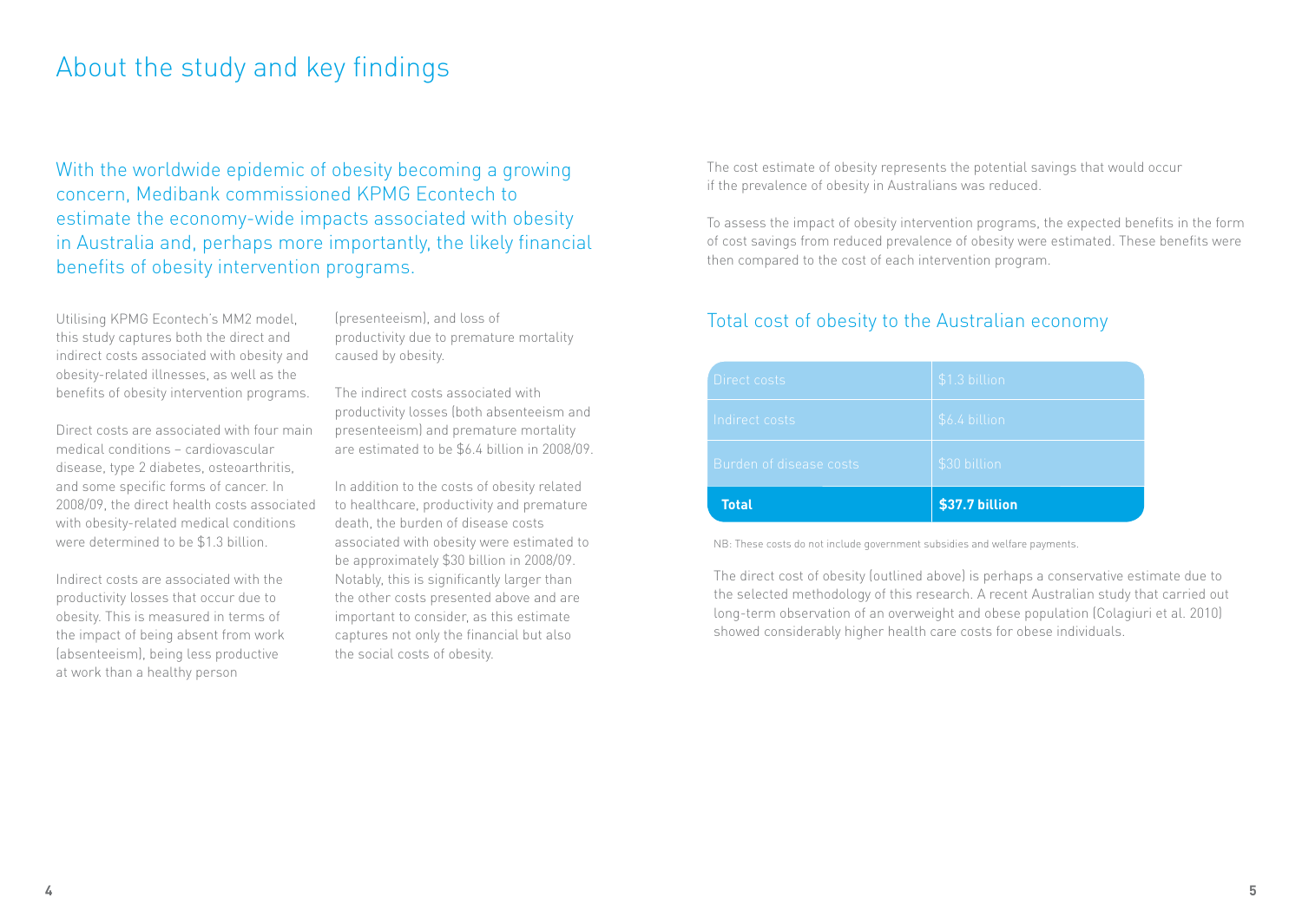#### Key findings *continued*

#### The impact of obesity on the Australian economy



The direct costs of obesity are identified above as medical costs. The direct costs of treating obesity-related conditions are borne by governments, private health insurers and individuals.

The indirect costs associated with obesity include the impact of being absent from work (absenteeism) and being less productive at work than a healthy person (presenteeism). Absenteeism was found to be14 percent higher in obese employees compared with normal-weight employees in the working population. These costs have an economic impact on the Australian economy, through productivity losses resulting in lower output.

Medical conditions associated with obesity lead to social costs for individuals and families in the economy. This is created through reduced quality of life and shorter life expectancy.

# What are the benefits of obesity interventions?

In addition to personal health benefits, the results of this research demonstrate that strategies aimed at reducing obesity in Australia could bring significant benefits to the Australian economy and community. This is in line with other recent Australian studies which show significantly reduced health care costs for obese individuals who lost weight through shorter hospital stays and fewer medical complications\*. The estimated cost of obesity provided in this report represents the potential cost savings that would occur if the prevalence of obese Australians was reduced.

Obesity can be treated using a range of methods. This report identifies three broad level interventions.

- **Lifestyle interventions** consist of various combinations of dieting, physical activity and counselling. Weight loss is achieved when energy use is above energy intake.
- **Pharmacological interventions** consist of weight loss drugs, which are typically used in conjunction with lifestyle interventions. The variety of weight reduction drugs is growing as obesity

 and being overweight become more prevalent.

• **Bariatric surgery** is surgery for the treatment of obesity. The two most common types of bariatric surgery are the Roux‑en‑Y gastric bypass operation (RYGB) and the Laparoscopic Adjustable Gastric Banding operation (LAGB). The RYGB operation closes the regular exit from the stomach to the duodenum, and a loop of the lower small intestine is attached to the side of the stomach. As a result, food bypasses much of the small bowel, which is where most of nutrient absorption occurs. LAGB surgery places a band around the upper section of the stomach. The band reduces usable stomach size, and the patient feels full with a smaller intake of food.

The success of each type of intervention is important when estimating the benefits. As noted below, lifestyle, surgical, and pharmacological programs have all been demonstrated to be effective in a number of clinical trials.

\*Colagiuri et al. (2010), Hauck et al. (2010)

#### Success rates for obesity intervention programs

| Lifestyle       | 11% |
|-----------------|-----|
| Pharmacological | 8%  |
| Surgery         | 28% |

The success rates refer to the likelihood that individuals who commence a program will achieve lasting control of obesity.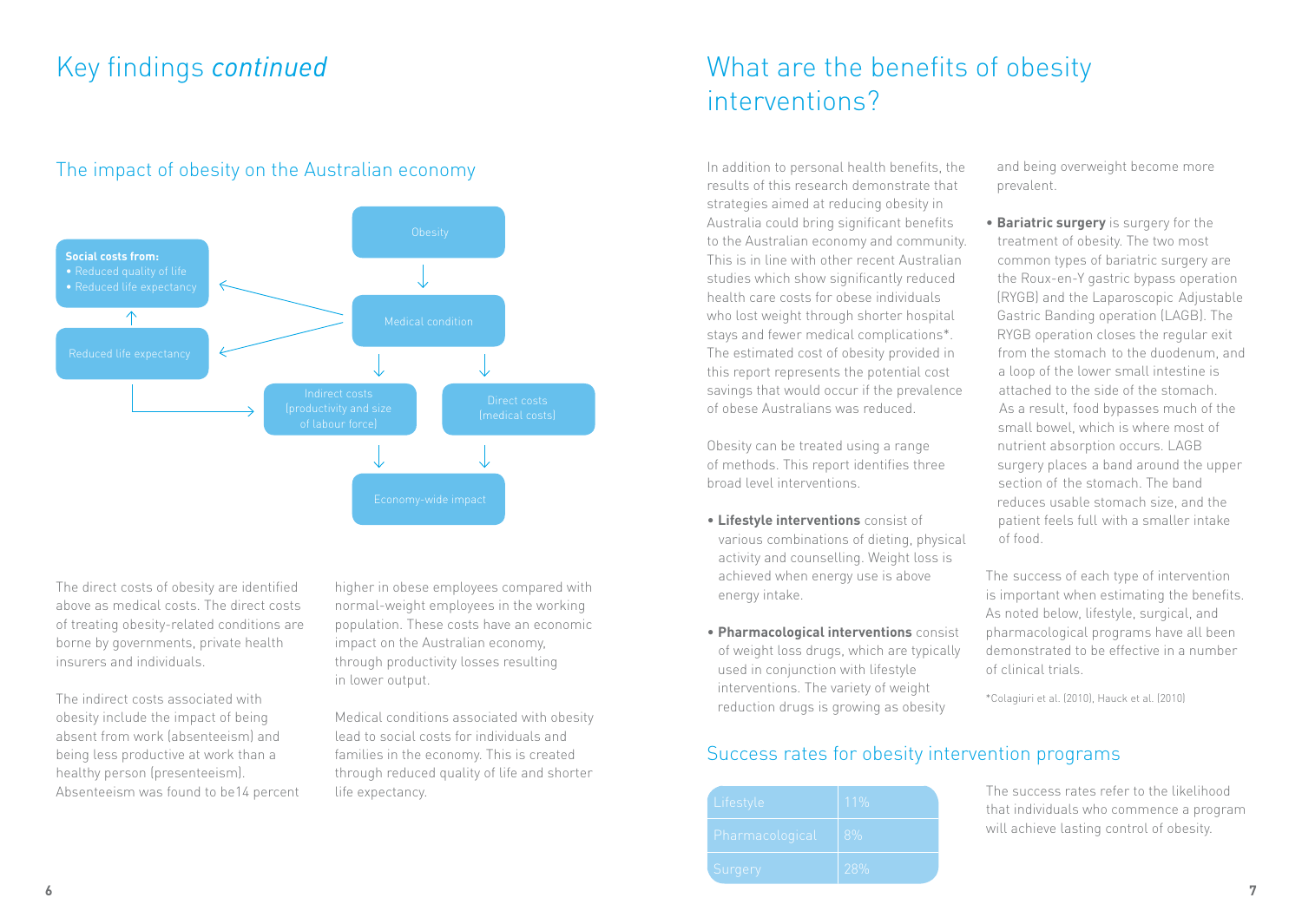## Conclusions

Based on the estimated success rates and the present value of each lasting control of obesity, the expected financial benefits were estimated for each intervention program. These expected benefits were compared against the costs of the interventions.



\* Of the three interventions considered in this analysis, bariatric surgery has the highest estimated success rate but the lowest cost/benefit outcome. In addition, the expected benefit (\$7,569) associated with this intervention is significantly higher than that of the other interventions considered (by up to a multiple of four). Given the relatively high cost of bariatric surgery, the simple analysis used in this study suggests that bariatric surgery may not be cost effective. However, it does not take into account characteristics of individuals who have the surgery. Given the elevated health risks and costs associated with moderate and severe obesity, some studies have shown that downstream savings offset the initial costs of bariatric surgery.

There are many ways to examine the impact and financial burden of obesity and obesity-related illness, and there are many elements to consider in any such analysis.

Overall, this research has demonstrated that obesity has a significant impact on the Australian economy and that the estimated cost represents significant potential savings that would occur if obesity amongst Australians was eliminated.

In addition, the obesity intervention analysis suggests that policies aimed at reducing the prevalence of obesity in Australia will yield strong benefits for the economy.

The cost savings from reducing obesity would be spread amongst various parties in the economy.

- Individuals would benefit through reduced health costs, improved quality of life and longer life expectancy.
- The government would benefit through reduced public health care costs.
- Employers would benefit through improved productivity.
- The economy more broadly would benefit through greater productivity and output.

It is important to note that the research does not examine or consider the mental and emotional impact of obesity or conversely, the benefits of each type of intervention on emotional wellbeing.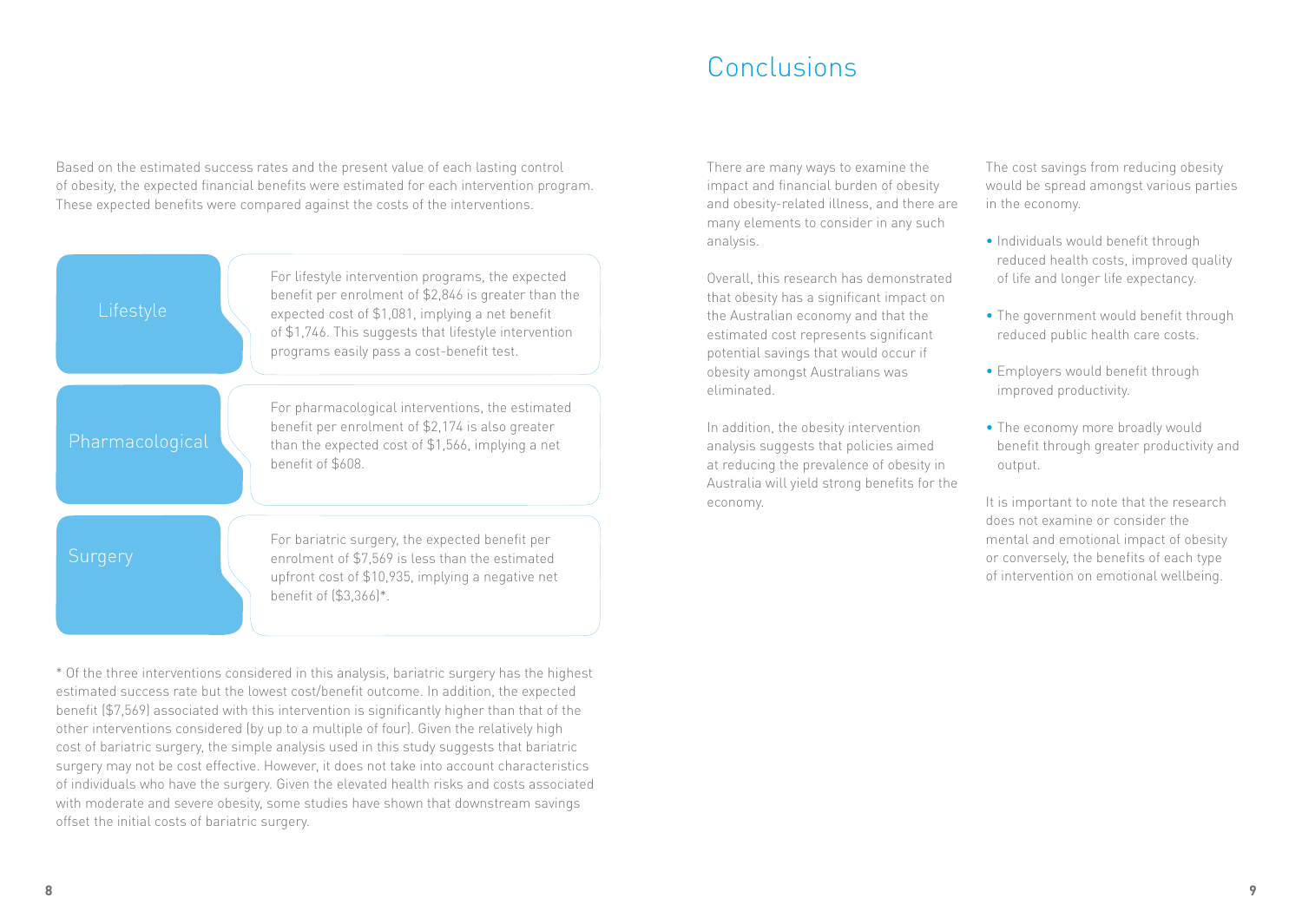#### Bibliography Other Medibank research

Colagiuri S, C.M.J. Lee, R. Colagiuri, D. Magliano, J.E. Shaw, P.Z. Zimmet, I.D. Caterson (2010). The cost of overweight and obesity in Australia. Medical Journal of Australia, Vol 192 Number 5: pp260-264.

Hauck, K, B. Hollingsworth (2010). The Impact of Severe Obesity on Hospital Length of Stay. Medical Care. Vol 48 Number 4: pp335-340.

Li, Z, M. Maglione, W. Tu, W. Mojica, D. Arterburn, L. Shugarman, L. Hilton, M. Suttorp, V. Solomon, P. Shekelle and S. Morton (2005). Meta‑Analysis: Pharmacologic Treatment of Obesity. Annals of Internal Medicine. 142 (7): pp. 532‑546.

O'Brien P.E., W.A. Brown and J.B. Dixon (2005). Obesity, weight loss and bariatric surgery. The Medical Journal of Australia. 183 (6): pp. 310‑314.

Padwal, R., S.K. Li, and D.C. Lau (2003). Long-term pharmacotherapy for overweight and obesity: a systematic review and meta‑analysis of randomized controlled trials. International Journal of Obesity Related Metabolical Disorders. 27(12): pp. 1437‑46.

Rucker D., R. Padwal, S.K. Li, C. Curioni, D.C. Lau (2007). Long term pharmacotherapy for obesity and overweight: updated meta‑analysis. British Medical Journal. 335 (7631): pp. 1194‑9.

Sjöström L., A.K. Lindroos, M. Peltonen, J. Torgerson, C. Bouchard, B. Carlsson, S. Dahlgren, B. Larsson, K. Narbro, C.D. Sjöström, M. Sullivan, H. Wedel (2004). Lifestyle, diabetes, and cardiovascular risk factors 10 years after bariatric surgery. New England Journal of Medicine. 351(26): pp. 2683‑93.

Svetkey L.P., V.J. Stevens, P.J. Brantley, L.J. Appel, J.F. Hollis, C.M. Loria, W.M. Vollmer, C.M. Gullion, K. Funk, P. Smith, C. Samuel‑Hodge, V. Myers, L.F. Lien, D. Laferriere, B. Kennedy, G.J. Jerome, F. Heinith, D.W. Harsha, P. Evans, T.P Erlinger, A.T. Dalcin, J. Coughlin, J. Charleston, C.M. Champagne, A. Bauck, J.D. Ard, K. Aicher (2008). Comparison of strategies for sustaining weight loss: the weight loss maintenance randomized controlled trial. Journal of the American Medical Association. 299 (10): pp. 1139‑48.

**Stand Up Australia - Sedentary behaviour in workers**  August 2009

**Physical activity and its role in the prevention of osteoporosis in women** January 2009

**The cost of physical inactivity** October 2008

## About Medibank

Medibank is Australia's largest integrated private health insurer and health services group.

What does this mean exactly? Under our Medibank Private and ahm brands, Medibank covers over 3.7 million people with health insurance offering value for money health cover through retail and corporate products, as well as catering for international students and visitors.

Medibank Health Solutions provides occupational and population-based health management services and travel health

**The cost of workplace stress in Australia** August 2008

**Sick at work - the cost of presenteeism to your business, employees and the economy** May 2007

To download a copy of these research books,visit our website medibank.com.au/ About-Us/Publications.aspx

services to government and corporate Australia to enhance employee health and wellbeing. Resources include a nationwide network of multidisciplinary teams including more than 1,000 dedicated, local medical and allied health professionals.

Medibank has a strong track record in undertaking leading edge research into issues that help secure better health outcomes for Australia. Put simply, we help people stay healthy and get the most out of life.